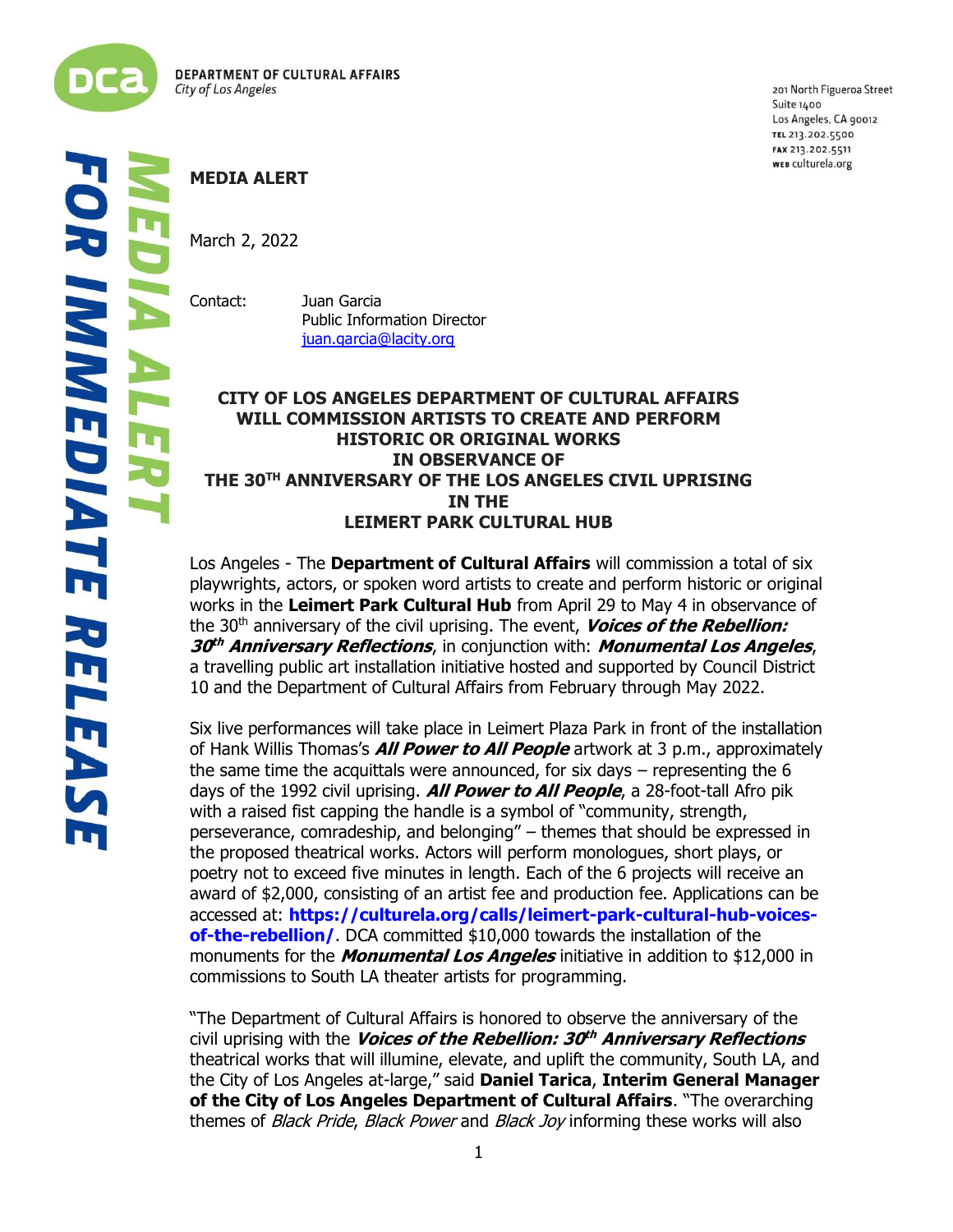support the **All Power to All People** piece now on exhibit in Leimert Plaza Park, and in observance of such a challenging time in our shared history."

Council District 10 worked with the following LA coalition of community partners to host **Monumental Los Angeles**: **LA Commons**, **Community Coalition (CoCo), Los Angeles Urban League**, **Big Bowl of Ideas**, and **Kindred**. The exhibition period offers the opportunity to amplify the work of these pillars of the community.

"As part of our work to recognize and honor the history of our community, we're proud to welcome the commissioning of these incredible works of performance art. It's been our priority to work with DCA to promote a bold, diverse, and energetic cultural agenda because the arts not only contribute to the vitality of a community, but also are representative of a living history that informs so much of our world today – especially here in Leimert Park Village," said **Ibert Schultz**, **Council District 10 Senior Deputy for Strategic Initiatives**.

## **ABOUT THE MONUMENTAL TOUR**

The **Monumental Tour** is a public art exhibition traveling across the domestic United States featuring a rotating cast of American contemporary artists honoring aspects of the African American experience. **Monumental** has been touring since 2018. The national civic deployment of these major works used the following criteria: works were offered to BIPOC institutions first and ideally; were placed in proximity to, or directly in, African American communities; and aligned with institutions, organizations, and cultural change makers whose focus was aligned, intentional, and rooted in the uplifting and advancement of the community.

In Los Angeles, **Monumental Los Angeles** will be on view through May, 2022, and will feature acclaimed American artists: **Arthur Jafa**, **Coby Kennedy**, **Christopher Myers**, and **Hank Willis Thomas**. Collectively, the works engage with one another in a curated discourse and honor and examine aspects of the African American experience, from the first slaves brought over in the 16th century to the present-day prison pipeline – and the struggle for liberation in between. Individually, each artist's distinct visual perspective invites the viewer to consider themes such as: Colonization; Oppression; Privilege; Black Middle-Class Labor and the Decline of Industry; Black Pride; Black Power; Black Joy; and Subjugation. The works will be in the following locations:

**Leimert Plaza Park** - All Power to All People (Black Empowerment / Equity Work)

**The Coby Center** - Kalief Browder: The Box (Solitary Confinement /Protest Work)

**Benny Potter Park** – *Caliban's Hands* (Colonization / Gentrification Work)

**Nate Holden Performing Arts Center** - Big Wheel (Deindustrialization/ Service Work)

More information on the works can be found at: [www.monumentaltour.org.](http://www.monumentaltour.org/)